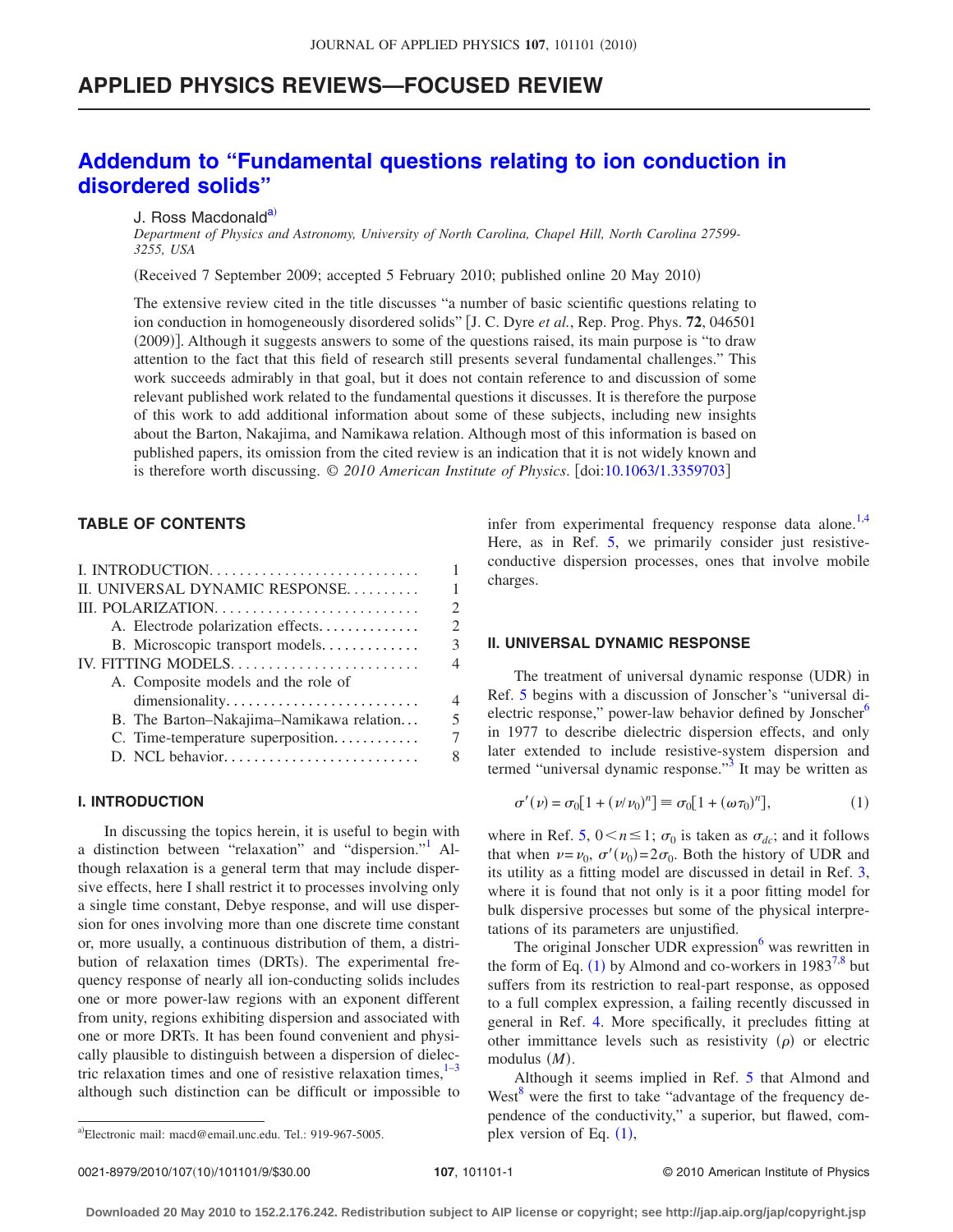<span id="page-1-0"></span>
$$
\sigma(\omega) = \sigma_0 \left[ 1 + (i\omega \tau_{0Z})^{\alpha} \right],\tag{2}
$$

was used by Ravaine and Souquet $9$  in 1973 for fitting data involving ionic conduction. Further, when Eq.  $(2)$  $(2)$  $(2)$  is transformed to the impedance (Z) or resistivity level, it is of exactly the Cole–Cole form, proposed by them in 1941 at the dielectric level for the analysis of dielectric dispersive response.<sup>[10](#page-7-8)</sup> Thus, Eq. ([2](#page-1-0)) has been termed the ZC model with  $0 < \alpha \leq 1$  but  $\tau_{0Z} \neq \tau_0$ .

Both Eqs.  $(1)$  $(1)$  $(1)$  and  $(2)$  $(2)$  $(2)$  have been used for fitting conductive-system data but other models (see Sec. IV A) are nearly always superior to these, lending no support to their "universal" character or usefulness.<sup>3</sup> Further, they are physically incorrect in the low frequency limit where  $\sigma'(\omega) - \sigma_0$  is not proportional to  $\omega^2$  in the small  $\omega$  limit, as it should be and is for other dispersive fitting models discussed herein when their power-law exponents are not exactly unity, the Debye relaxation limit.

Since some  $\sigma'(\nu)$  responses for LiPO<sub>3</sub> are shown and discussed in the UDR-related section of Ref. [5,](#page-7-3) it is of interest to fit a 295 K data set for this material, one kindly provided earlier by Dr. Sidebottom. To do so here, we carry out real-part and complex fits of it using the ZC model of Eq. ([2](#page-1-0)) and the CZC one. Such fitting employed the LEVM complex-nonlinear-least-squares fitting program (CNLS).<sup>[11](#page-7-9)</sup> The CZC model is appropriate for complex fits and involves a specific capacitance, the "C" in the model name, in parallel with the ZC. This capacitance plays no role in real-part ZC fits since it represents the high-frequency-limiting bulk capacitance of the material, largely associated with nondispersive dipolar effects. It may, however, include as well an effective capacitance arising from ionic motion, as discussed in Sec. IV A.

Fitting results will be summarized by values of the following fit quantities: X,  $S_F$ ,  $\tau_{0Z}$ , and  $\alpha$ , where X is the model designation and  $S_F$  is the relative standard deviation of the fit residuals. Complex fits led to ZC, 0.19,  $5.3 \times 10^{-4}$  s, and 0.97; CZC, 0.[12](#page-7-10),  $3.1 \times 10^{-4}$  s, and 0.76 (see Ref. 12 for further ZC model fitting); and the real-part fit yielded ZC, 0.15,  $2.7 \times 10^{-4}$  s, and 0.79. Since the Sidebottom data set was noisy, especially at low frequencies, it was fitted with the CUNS model (see Sec. IV A) and the resulting parameter estimates used to generate synthetic data well representing the original over its range. Fitting this data set led to results in agreement with those above within two or more significant figures, and the resulting complex fits are shown in Fig. [1.](#page-1-1) Note that an Eq.  $(1)$  $(1)$  $(1)$  UDR real-part fit would lead to the same results as those above for the real-part ZC fit except that its estimated  $\tau_0$  value would be appreciably less than 2.7  $\times 10^{-4}$  s [Ref. [3,](#page-7-1) see Eq. 7].

As the figure shows, the ZC fit is worst at midfrequencies and better at high ones. The high-frequency limiting log-log slopes (termed just slopes hereafter) of the CZC and ZC lines are those of their  $\alpha$  estimates, but the actual slope of the exact data curve exceeds unity for  $log(\nu/\nu_n)$  greater than 5.75, thus not usual nearly-constant-loss (NCL) behavior. See also the discussions in Secs. III and IV D. Complex plane plots at the modulus level, as in Fig.  $1(b)$  $1(b)$ , are often included in conductive-system data analyses and, as here,

<span id="page-1-1"></span>

FIG. 1. (a) Log-log UDR-model fits of exact data obtained from a complexnonlinear-least-squares CUNS-model fit of  $295$  K LiPO<sub>3</sub> data. The CUNS model is described in Sec. IV A. (b) Modulus-level complex plane plots of the above results. Here and elsewhere  $\sigma_n = 1$  S/cm, and  $\nu_n = 1$  s.

show the large departure from semicircular Debye response, and, as well, avoid the intrinsic compression of log-log presentations. Both the results of Figs.  $1(a)$  $1(a)$  and  $1(b)$  make it clear that UDR-model fits are both poor and nonuniversal for the present data, also the case for other data sets.<sup>3</sup>

## **III. POLARIZATION**

### **A. Electrode polarization effects**

Electrode polarization is concerned with the blocking or partially blocking low-frequency behavior of charge carriers near an electrode. Reference [5](#page-7-3) provides, in its Fig. 3, frequency response data sets for a lithium phosphate glass and for a Na–Ca-phosphosilicate glass at high temperature in order to illustrate electrode polarization effects. More comprehensive relevant data and fitting results were presented much earlier for  $0.88ZrO<sub>2</sub> \cdot 0.12Y<sub>2</sub>O<sub>3</sub>$  single-crystal material at 302 and at 624 K and showed in detail both polarization effects and higher-frequency ones. $^{13}$  Of particular interest was the appearance of a log-log  $\sigma'(\nu)$  maximum slope of about 1.7 for the 302 K data, much larger than that of NCL, where the slope is near unity.

Of course one would expect polarization effects to appear in series with bulk ones rather than in parallel, and a great deal of data have been fitted by a series constant-phaseelement (SCPE) model expressed as  $\sigma_{SC} \equiv \varepsilon_V A_{SC} (i\omega)^{\gamma_{SC}}$ , where  $0 \le \gamma_{SC} \le 2$  and  $\varepsilon_V$  is the permittivity of vacuum. For  $\gamma_{SC} \neq 1$ , it can represent the effects of rough electrodes and can, in addition, lead to high-frequency effects with a slope near 2− $\gamma_{SC}$  followed by one of  $\gamma_{SC}$ .<sup>[13,](#page-7-11)[14](#page-8-0)</sup> The CUNS fitting model mentioned in Sec. II and discussed in detail in Sec. IV A involves the semiuniversal bulk dispersive model, UN, in parallel with a specific capacitance C, representing the bulk, mainly dipolar, dielectric constant  $\varepsilon_{D^\infty}$ , with both in series with  $\rho_{SC} \equiv 1/\sigma_{SC}$ .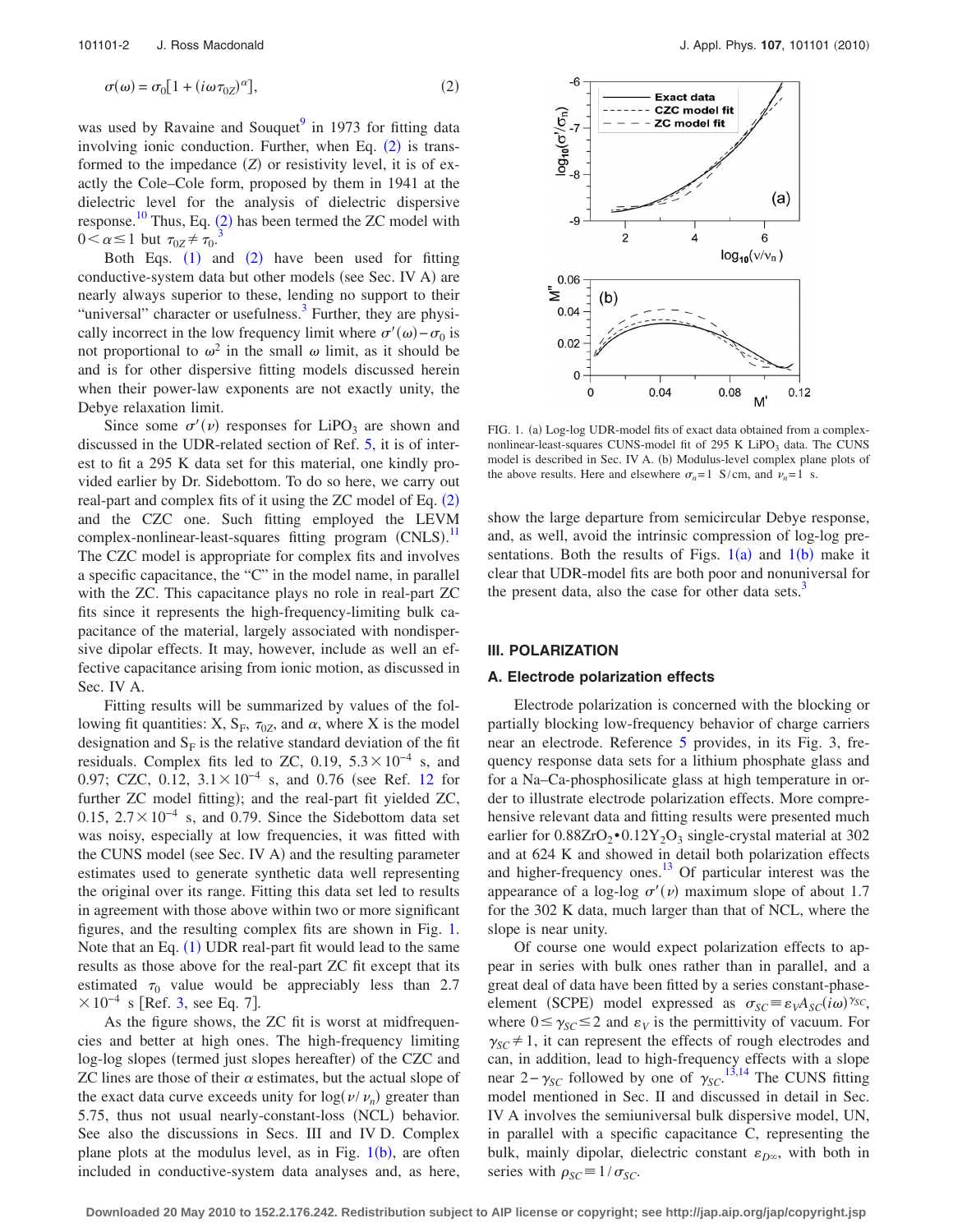<span id="page-2-0"></span>

FIG. 2. Log-log plots of  $\sigma(\nu)$  for the synthetic data of Fig. [1](#page-1-1) (heavy lines) and extrapolated data using CUNS fit parameters (lighter solid lines). Other model responses shown are the two involving an additional series specific blocking capacitance of  $10^{-8}$  F/cm, denoted by C8 in the model names (the CUNSC8 and UNSC8 ones); and for (a) only, the CUNSMSIG plot of  $\sigma'_{S}(v) \equiv \sigma'(v) - \sigma_0$ . The inset in part b shows the calculated slope of the log-log  $\sigma'(\nu)$  CUNSC8 response. The UN model is the K1 one with a shape parameter value of  $\beta_1 = 1/3$ ; the CUN one adds the bulk capacitance, represented by the  $\varepsilon_{D^\infty}$  dielectric constant, in parallel; and the CUNS one adds a constant phase element in series.

Since some  $LiPO<sub>3</sub>$  data plots are presented in Ref. [5,](#page-7-3) it is useful to use the parameter estimates obtained from the CUNS-model fit of the 295 K LiPO<sub>3</sub> data of Sec. II to generate wide range synthetic  $\sigma(\nu)$  CUNS data. Such results are presented in Fig. [2.](#page-2-0) Here the heavy lines show the range of the original data and all others are extrapolated to both lower and higher frequencies. As discussed below, the lowfrequency and high-frequency extrapolated results are consistent with experimental ones for materials with sufficiently wide frequency ranges. Note that for Fig.  $2(a)$  $2(a)$  the CUNS and CUN model results are the same at low frequencies, and the CUN and CUNMSIG ones are the same at high ones. In addition, CUNS and CUNSC8 are the same at high frequencies, and CUNSC8 and UNSC8 are the same at low frequencies.

The original 295 K LiPO<sub>3</sub> data do not extend to sufficiently low frequencies to allow fit estimation of a series blocking capacitor. Therefore, in order to demonstrate the effect of such a capacitor, the CUNSC8 model includes one whose size was selected to produce its effects beginning at a frequency appreciably below the lowest frequency of the Ref. [5](#page-7-3) 397 K LiPO<sub>3</sub> data, where  $\sigma'(\nu)$  still remains at its  $\sigma_0$ value.

The limiting low frequency slopes of both the Fig.  $2(a)$  $2(a)$ CUNSC8 and CUNSMSIG  $\sigma'(v)$  responses are both 2, a value appearing in experimental data involving blocking electrodes when the measurement window extends to sufficiently low frequencies, often not the case. Although experimental data for situations with fully blocking electrodes necessarily exhibit a low-frequency-limiting slope of 2, only lesser slopes, usually associated with SCPE behavior, appear when the lowest available frequency is limited. Examples of slope values of 2 or less appear in Ref. [12](#page-7-10) (Fig. 6), Ref. [13](#page-7-11) (Figs. 2, 3, and 5), Ref. [15](#page-8-1) (Fig. 7), and Ref. [16](#page-8-2) (Fig. 1).

The inset of Fig.  $2(b)$  $2(b)$  shows the calculated slope of the CUNSC8 model  $\sigma'(v)$  data over a wide range. It shows a maximum slope at  $\nu \approx 1.2 \times 10^7$  Hz of about 1.44, in reasonable agreement with the  $2−γ<sub>SC</sub>$  value of 1.62 following from the  $\gamma_{SC} \approx 0.383$  fit estimate. Although it is stated in Ref. [5](#page-7-3) that at high frequencies a NCL regime appears for  $LiPO<sub>3</sub>$ where the slope will be close to unity and such response is identified in Fig. 3 of that work, the results shown in the inset of the present Fig.  $2(b)$  $2(b)$  suggest that there is no finiterange NCL region with a constant slope of near and slightly less than unity. This conclusion would have followed directly if the authors of Ref. [5](#page-7-3) had fitted their data as in the present work and would also have been clear had the data extended to higher frequencies.

Had the measured or extrapolated frequency range extended several decades higher than shown in Fig.  $2(a)$  $2(a)$ , the slope of the  $\sigma'(\nu)$  response would have decreased to zero, a limiting plateau of  $\sigma'(\nu)$  discussed in Refs. [4](#page-7-2) and [17](#page-8-3) but not usually apparent in most experimental data for frequencies less than a terahertz. Especially relevant is the more than 13 decade CKN data and analysis of Ref. [4](#page-7-2) for *T*=342 and 361 K (further discussed in Sec. IV D). Its data almost extend to such a plateau, and only a short extrapolation of the composite fit model estimated parameters leads to one.

In Fig.  $2(b)$  $2(b)$  the CUNSC8 and CUNS  $\sigma''(v)$  responses are the same at high frequencies while CUNSC8 and UNSC8 ones lead to the same results at low frequencies. The frequency does not extend to sufficiently low values here to show that the CUNS line of Fig.  $2(a)$  $2(a)$  begins to decrease at about  $10^{-5}$  Hz and reaches a limiting slope of just  $\gamma_{SC}$ . The slope of the Fig. [2](#page-2-0)(b) CUNS  $\sigma''(v)$  line increases to a maximum at about  $10^7$  Hz and then also approaches the limiting slope of  $\gamma_{SC}$ .

Although the Fig. [2](#page-2-0) extrapolated  $\sigma'(v)$  and  $\sigma''(v)$  lowend results appear at frequencies well below the measured frequency range, at higher temperatures, they will appear at higher frequencies. Both of these very low frequency responses are in accordance with those shown in Refs. [4,](#page-7-2) [12,](#page-7-10) and [13](#page-7-11) for other materials, ones like the present that may show low frequency effects associated with a series blocking capacitor<sup>5</sup> and/or with SCPE behavior.<sup>4,[12](#page-7-10)[,16](#page-8-2)</sup> Even when the available  $\sigma'(\nu)$  data show only a constant low frequency  $\sigma_0$ region, as here and in Ref. [5,](#page-7-3) or when no such region is present,<sup>16</sup> CNLS fitting can nevertheless lead to a welldetermined estimate of  $\sigma_0$  and of the SCPE model parameters, and sometimes even to a blocking capacitor value as well.<sup>4</sup> We see from this discussion the power of CNLS fitting with an appropriate model as compared to the usual case of just plotting  $\sigma'(\nu)$  or even  $\sigma(\nu)$  data.

#### **B. Microscopic transport models**

In Ref. [5](#page-7-3) the authors include under their section dealing with electrode polarization a discussion of microscopic trans-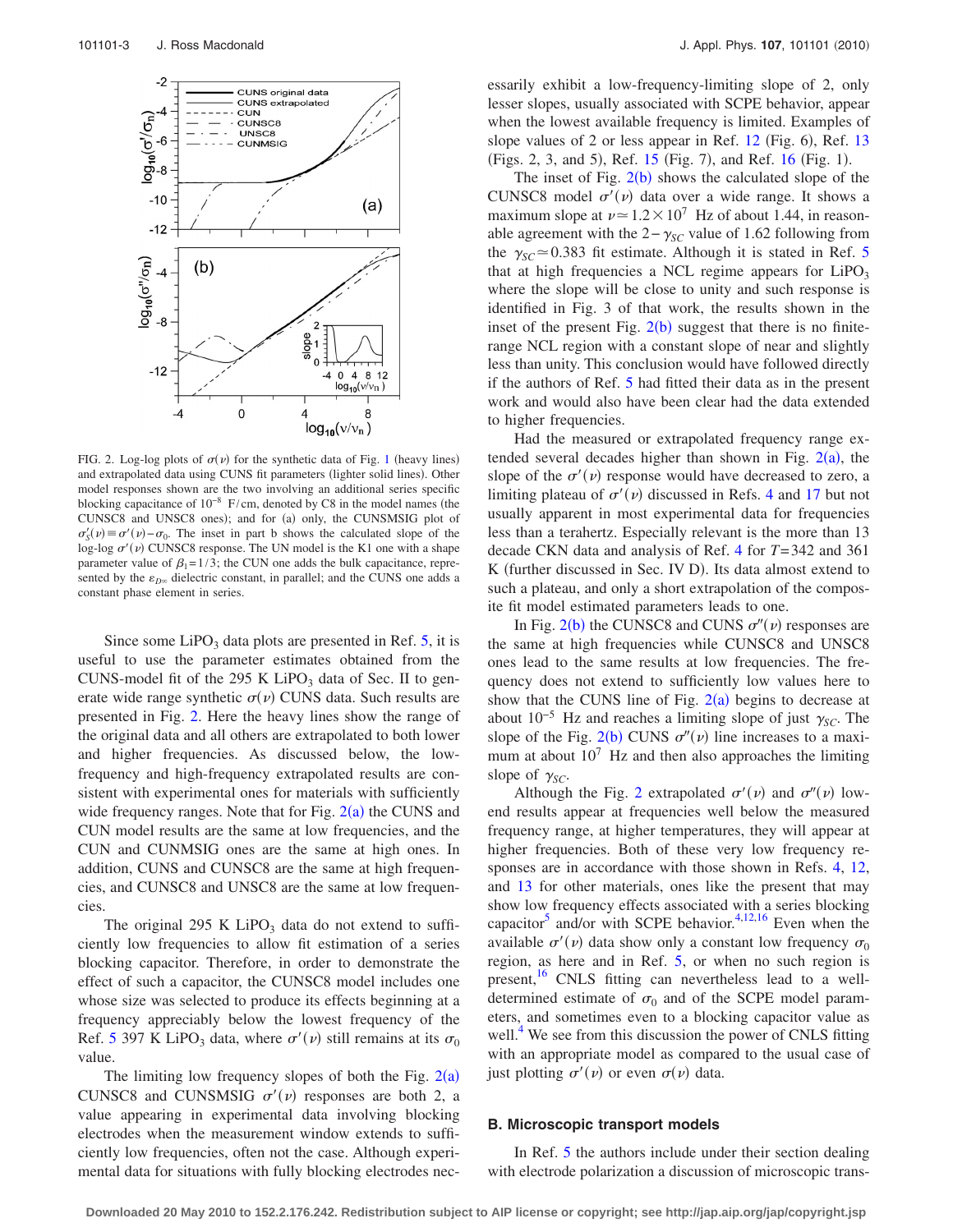<span id="page-3-0"></span>TABLE I. Results of CNLS fitting of 295 K LiPO<sub>3</sub>  $\sigma(\nu)$  data with several composite models. The left-most C symbol of a model name indicates the presence of a parallel  $\varepsilon_{D\infty}$  bulk dielectric constant fitting parameter for the CK1 model and an  $\varepsilon_{\infty}$  one for the other ones. When  $\varepsilon_{C1\infty}$  is nonzero,  $\varepsilon_{\infty} = \varepsilon_{C1\infty} + \varepsilon_{D\infty}$ . The S symbol at the right of the main model name designates a series constant phase element, a SCPE. The letter F indicates that a parameter is fixed, not free to vary, and *p* is the value of the BNN parameter for each model. The BNN *p* values are calculated as described in Sec. IV B, and refer to the bulk dispersion models only.

| Model        | $100S_F$ | <b>PDRMS</b> | $10^{-8} \rho_0$<br>$(\Omega \text{ cm})$ | $10^{4} \tau_0$<br>(s) | $\gamma_{DC}$ or $\beta_k$ | $\varepsilon_{C1\infty}$ | $\varepsilon_{D\infty}$ or $\varepsilon_{\infty}$ | Δε    | $A_{SC}$             | $\gamma_{SC}$ | p     |
|--------------|----------|--------------|-------------------------------------------|------------------------|----------------------------|--------------------------|---------------------------------------------------|-------|----------------------|---------------|-------|
| <b>CDC0S</b> | 6.58     | 0.120        | 5.73                                      | 9.13                   | 0.405                      | $\cdots$                 | 9.78                                              | 7.29  | $3.27 \times 10^3$   | 0.765         | 0.725 |
| <b>CK0S</b>  | 5.48     | 0.453        | 6.43                                      | 3.78                   | 0.575                      | $\cdots$                 | 8.82                                              | 10.58 | $7.64 \times 10^{6}$ | 0.351         | 1.07  |
| CK1S         | 5.20     | 0.326        | 6.74                                      | 0.152                  | 0.329                      | 1.60                     | 7.11                                              | 15.22 | $4.98 \times 10^{6}$ | 0.378         | 1.70  |
| <b>CUNS</b>  | 5.18     | 0.352        | 6.73                                      | 0.166                  | $1/3$ F                    | 1.67                     | 7.05                                              | 15.03 | $4.56 \times 10^{6}$ | 0.383         | 1.65  |

port models, ones that solve the Nernst–Planck small-signal ac response equations for ionic motion across a complete cell, thus more general than analysis of just electrode effects alone, except for cells of microscopic dimensions. Although they included reference to the first such analysis that required satisfaction of the Poisson equation everywhere in the cell, $^{18}$ a Poisson-Nernst-Planck (PNP) treatment, they did not mention its extension to include positive and negative charges with arbitrary valence numbers, arbitrary mobilities, and generation-recombination effects.<sup>19</sup> They discussed an extreme simplification of the results that ignored generationrecombination effects and the frequency dependence of the bulk conductivity, leading to an equivalent circuit that included no dispersive effects.

In contrast, the unsimplified equivalent circuit of the full situation of Ref. [19](#page-8-5) discussed there includes such effects and is much more complicated. Although this treatment involves general boundary conditions that include the possibility of reaction and/or adsorption at electrodes, as well as the range from no blocking to full blocking, $^{20}$  for aqueous electrolytes it does not take compact and diffuse double layer effects into full account, and as mentioned in Ref. [21,](#page-8-7) it is a mean-field analysis. Detailed analyses of physical processes in the double layer began with that of Ref. [22,](#page-8-8) later extended and generalized in Ref. [23,](#page-8-9) and include a lattice gas treatment involving finite-length dipoles. $^{24}$  An important historical survey of the present field appears in Ref. [21](#page-8-7) and includes new linear and nonlinear theoretical analyses but did not mention earlier nonlinear numerical transient response results $^{25}$  and those for a biased ac situation.<sup>26</sup> Although much progress in the present field has been made over the years, PNP theory still does not usually lead to small-signal ac response close to experimental results for ionic conductors, ones whose bulk response may be represented by a DRT of the kind needed to lead to good fitting of the data.

## **IV. FITTING MODELS**

#### **A. Composite models and the role of dimensionality**

Although Ref. [5](#page-7-3) contains no results of fitting data to a model, it does discuss the various topics of this section, particularly in reference to  $LiPO<sub>3</sub>$  data. Therefore, it is appropriate to consider CNLS fitting of such data before discussing related topics. The deficiencies of the UDR CZC model have already been illustrated in Sec. II and need no further discussion. Here, four composite bulk models that have been found valuable for fitting of ionic conductor data are summarized and their utilities compared. They are the Davidson– Cole (DC0) model, $^{27}$  one that may be related to fractal behavior, $^{28}$  and three Kohlrausch ones, the CK0, CK1, and CUN ones, all three derived directly or indirectly from a stretched-exponential temporal dispersion correlation model.<sup>17,[29](#page-8-15)[,30](#page-8-16)</sup>

The DC0 model may be written for resistive dispersion as

$$
\rho(\omega) = \rho_0/(1 + i\omega \tau_0)^{\gamma_{DC}},\tag{3}
$$

where  $0 \le \gamma_{DC} \le 1$ , and, as usual, it is assumed, as also in Eqs. ([1](#page-0-0)) and ([2](#page-1-0)), that  $\rho(\infty) \equiv \rho_{\infty}$  is zero or negligible. The Kohlrausch models, not generally available in closed form, are included in numerical form in the LEVM fitting program<sup>[11](#page-7-9)</sup> and thus make possible high accuracy fitting and simulation. The K0 model involves a shape parameter  $\beta_0$ whose value is equal to the high-frequency limiting slope of  $\sigma'(\nu)$ , while that of the K1,  $\beta_1$ , leads to such a slope of 1  $-\beta_1$ . The semiuniversal UN model is defined as the K1 with its  $\beta_1$  fixed at a value of 1/3.<sup>29</sup>

The CK1 and CUN models include, through C, the endemic bulk high-frequency-limiting mainly dipolar dielectric constant,  $\varepsilon_{D\infty}$ , in parallel with the main dispersion model. These models also involve an effective dielectric constant,  $\varepsilon_{C1\infty}$ , arising entirely from ionic motion. For other models such as the CDC0 and CK0 ones, the C in their names denotes the full high-frequency-limiting dielectric constant,  $\varepsilon_{\infty}$ . The parallel C is required for CNLS fitting but not, of course, for fitting of  $\sigma'(\nu)$  data alone. Finally, we usually need to include a series CPE model (represented by S in the composite CUNS model) to account for electrode effects and especially for any high-frequency behavior where the  $\sigma'(\nu)$  slope appreciably exceeds unity, as discussed in Secs. III A and IV D. Note that those dispersive models such as randombarrier hopping ones $5,31$  $5,31$  and the MIGRATION model of Funke *et al.*,<sup>[32](#page-8-18)</sup> which gradually approach a high-frequencylimiting  $\sigma'(\nu)$  slope of unity, also require an addition to their models to represent greater slopes. Neither is readily available for fitting, and the random-barrier one has been shown to be inappropriate for data of the present type where  $\beta_1$  $> 0.2^{4}$ 

Table [I](#page-3-0) shows the results of fitting the original  $LiPO<sub>3</sub>$ data with the four composite models. Because the data include both appreciable random and some systematic errors, these fits lead to relatively large values of  $S_F$ , reducing the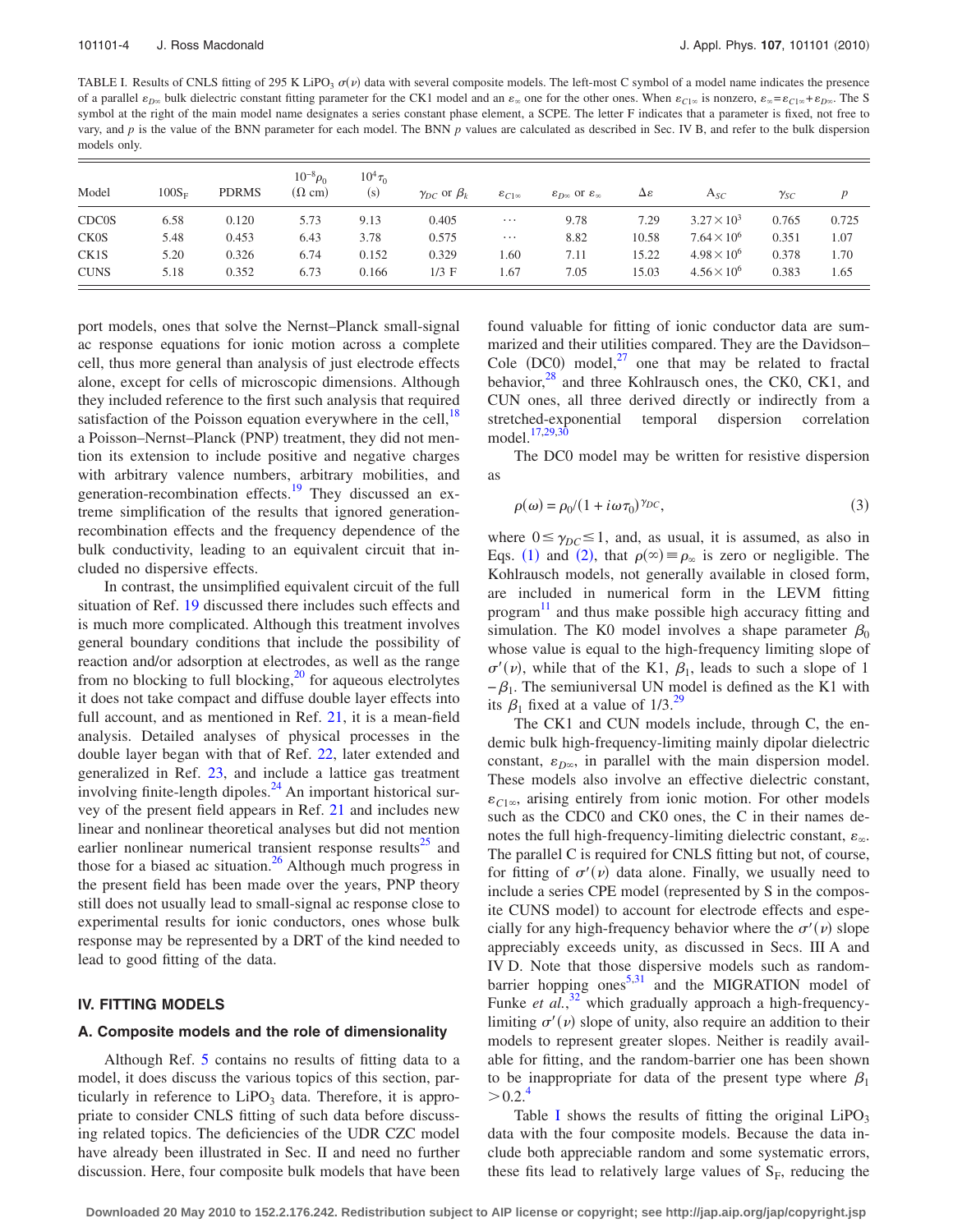ability to discriminate between them. Further, as reflected in the rms values of the relative standard deviations of the free parameters, PDRMS, the relative standard error of the  $A_{SC}$ estimates are large, especially for the bottom three models, a consequence of both errors in the data and its limited highfrequency extent. Nevertheless, it is clear that the CUNS model, with five free parameters, fits appreciably better than does the CK1S one involving six.

Especially interesting is the large difference between the estimated SCPE  $\gamma_{SC}$  value for the CDC0S fit and those of the other models. As mentioned in Sec. III A, SCPE response, besides often being important at low frequencies, leads to slope values of  $2 - \gamma_{SC}$  at higher frequencies and a final limiting high-frequency one of  $\gamma_{SC}$ . Which ones appear in the available frequency window depends on the model, the extent of the data, and the value of A*SC*. We see here that it is the small estimated value of this quantity for the CDC0S model that leads to the  $\gamma_{SC}$  estimate of 0.765, while the much larger A<sub>SC</sub> values for the other fits are associated with a CUNS estimate of  $2 - \gamma_{SC} \approx 1.62$ . Had the present data extended to higher frequencies, the appropriateness of these two results would be clearer, but it is the exact CUNS data values calculated from the CUNS parameter estimates of Table [I](#page-3-0) that is used for the extrapolations presented in Fig. [2.](#page-2-0)

In Ref. [5](#page-7-3) the authors discuss some plausible choices for the ion-transport mechanism and suggest that it is a manyparticle effect involving cooperation between hopping events. Feynman said "experiment is the sole judge of scientific truth," so what light do experimental results and data fitting shed on this matter? A great deal of temporal and frequency-domain data exhibits stretched-exponential response (SER), and the K0 and K1 analysis models mentioned above are derived from SER with a model shape exponent of  $\beta_k$ , where  $k=0$  or 1. Of these two models, the K1 is the most plausible, partly because it is uniquely derived from both macroscopic<sup>33</sup> and microscopic<sup>17,[34](#page-8-20)</sup> considerations.

The original microscopic Scher–Lax model incorporated a continuous-time random walk on a regular lattice and involved hopping between randomly distributed lattice-site traps. $34$  It was later specialized to involve SER,<sup>17</sup> thus making it isomorphic with the original K1 model.<sup>33</sup> In the CK1 form it has been found to fit data better than other models for a large variety of ionic-conducting materials, from glasses to such supercooled liquids as  $CKN<sup>4</sup>$  To do so, it requires the addition of a parallel bulk capacitance associated with dipolar dielectric effects, and so it is designated the CK1, $^{29,35}$  $^{29,35}$  $^{29,35}$  a generalization not included in the incorrect but widely used original modulus formalism model, one that involves K1 alone. $33,35$  $33,35$ 

Although Ref. [5](#page-7-3) includes an interesting discussion of the role of dimensionality in ionic conduction and states that effective dimensionality appears to be an important parameter, some relevant work on the subject is not mentioned. In particular, it has been shown that constraint theory leads a value of the  $\beta_1$  shape parameter of the K1 model of 1/3, resulting in the UN model.<sup>5,[29,](#page-8-15)[36](#page-8-22)</sup> This result is consistent with the expression  $\beta_k = d^*/(2+d^*)$  for  $k=1$  when the effective dimensionality,  $d^*$ , is taken as 1, an apparent consequence of

the experimental one-dimensional electric driving field. If we define  $n_k$  as the high-frequency-limiting  $\sigma'(\omega)$  power-law slope of a model or data, then  $n_0 = \beta_0$  and, since  $n_1 = 1 - \beta_1$ ,  $n_1 = 2/(2+d^*)$ .

The above general formula for a SER exponent was derived in 1982 for diffusion of particles (not necessarily ions) in a  $d^*$ -dimensional isotropic space containing randomly distributed traps $37$  and is thus consistent with the 1973 Scher– Lax model, $34$  an approximate random-barrier approach<sup>4</sup> and one also involving such diffusion and trapping. For  $d^* = 2$  the above formulas both predict a value of 0.5, consistent with results for some materials with two-dimensional conduction listed in Ref. [5,](#page-7-3) and also with  $\beta_0 \approx 0.5$  estimates for shell nanostructures where  $d^*=2$  is appropriate.<sup>38[,39](#page-8-25)</sup> There is perhaps less reason to expect the  $d^* = 3$  prediction of  $n_0 = 3/5$  to be relevant for ionic hopping since, as discussed in Ref. [29,](#page-8-15) earlier work by Shlesinger *et al.* indicated that its value should be twice that for  $d^*=1$ , leading to a value of 2/3. Limiting slopes equal to or close to 2/3 have been found for a wide variety of materials, and Ref. [5](#page-7-3) lists some that yield values close to 1/3, 1/2, and 2/3.

## **B. The Barton–Nakajima–Namikawa relation**

The empirical Barton-Nakajima-Namikawa (BNN) relation,

$$
p = \sigma_0 / (\varepsilon_V \Delta \varepsilon \omega_p), \tag{4}
$$

was derived in 1966–1975, and involves a numerical constant *p*, the dielectric strength  $\Delta \varepsilon \equiv \varepsilon'_{S}(0) - \varepsilon_{\infty}$ , and a quantity  $\omega_p \equiv 2\pi \nu_p$ , defined below. Here,  $\varepsilon_s(\omega) \equiv \sigma_s(\omega) / i \omega \varepsilon_v$ , where  $\sigma_S(\omega) \equiv \sigma(\omega) - \sigma_0$ . The BNN relation is of interest because there is considerable evidence that when *p* is calculated from conductive-system experimental data it is found to be a temperature-independent quantity of order one. $40,41$  $40,41$ 

Note, however, that estimation of *p* requires values of  $\sigma_0$ ,  $\varepsilon'_{\mathcal{S}}(0)$ ,  $\varepsilon_{\infty}$ , and  $\omega_p$ , and most limited-range experimental data do not lead to accurate estimates of most of these quantities and thus of *p*. In addition, electrode effects and response with a  $\sigma'(\omega)$  high-frequency data slope near or exceeding unity can often affect a value of *p* calculated either from original data or from full-fit synthetic results using a composite model. Then, such a *p* estimate is not fully representative of that of the main dispersive process present in the data. Alternatively, if the full data are accurately fitted by a composite model involving a dispersed part A, then estimated model-A parameter values of the fit may be used to generate synthetic data that leads to accurate values of *p* for that model, the route followed herein. Thus, here we present accurately calculated values of *p* for the DC0, K0, K1, and UN models alone.

The quantity  $\omega_p$  is defined in Ref. [5](#page-7-3) as the "angular" frequency marking the onset of ac conduction," one generally defined by the relation  $\sigma'(\omega_0) = 2\sigma_0$ , or equivalently,  $\sigma'_{S}(\omega_{O}) = \sigma_{0}$ ; thus for this definition  $\omega_{p} = \omega_{o}$ . In most previous work, however,  $\omega_p$  is taken to be the value at the peak of the  $\varepsilon''_S(\omega)$  dielectric loss curve,<sup>29[,41](#page-8-27)</sup> the present definition and that leading to all the results herein. Because  $\omega_p = 2\pi \nu_p$  and  $\omega_0$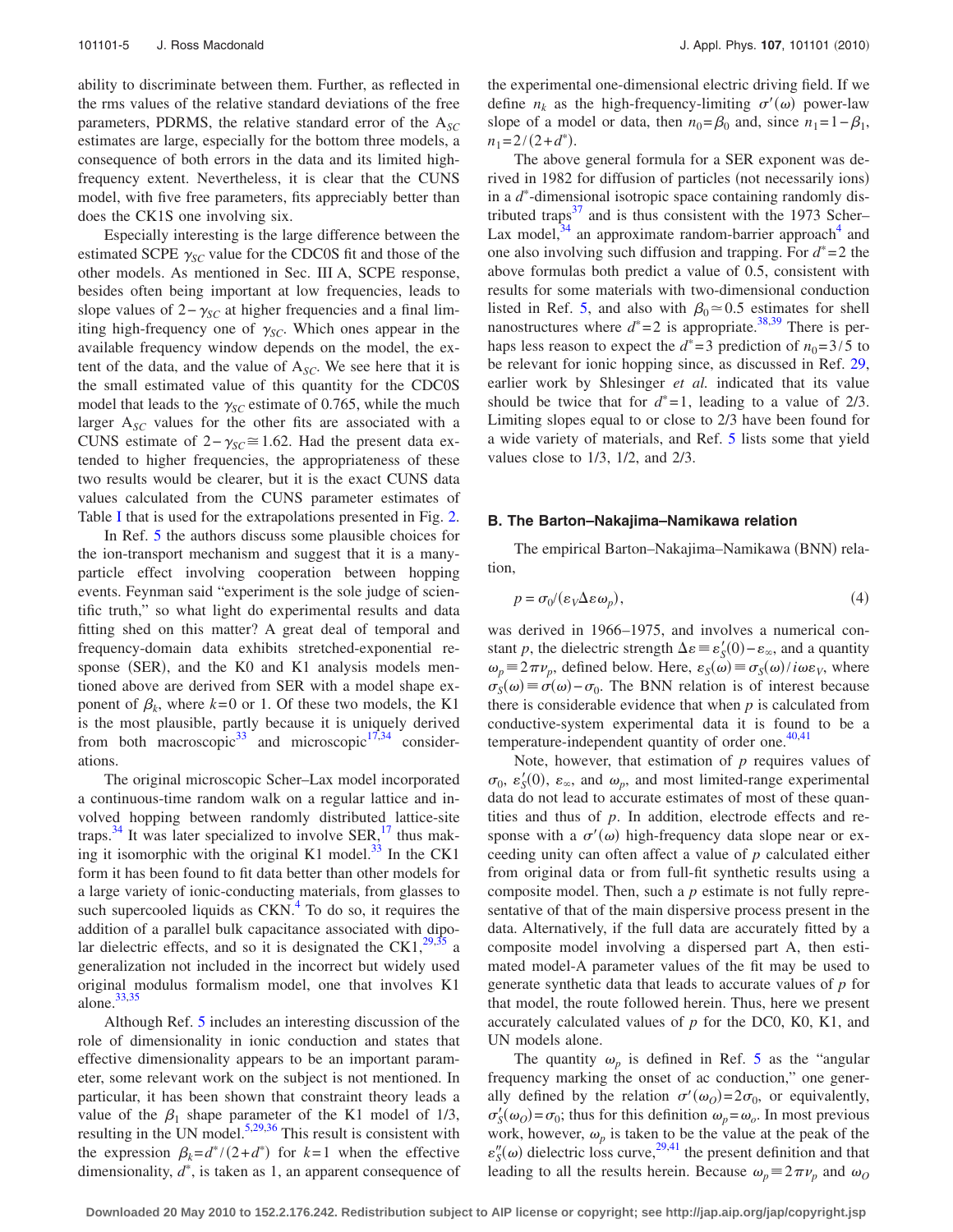<span id="page-5-0"></span>TABLE II. BNN quantities for three fitting models with unity parameter values for several exponent choices. The values shown here are rounded, but frequency values were calculated to five or more significant figures.

| Model          | $\gamma_{DC}$ or $\beta_k$ | Δε     | $v_{O}$<br>(Hz)        | $\nu_p$<br>(Hz)       | $\nu_O/\nu_p$ | $\boldsymbol{p}$ |
|----------------|----------------------------|--------|------------------------|-----------------------|---------------|------------------|
| DC0            | 2/3                        | 2/3    | 0.981                  | 1.027                 | 0.955         | 0.233            |
| DC0            | 0.5                        | 0.5    | 1.103                  | 0.655                 | 1.683         | 0.486            |
| DC0            | 1/3                        | 1/3    | 1.862                  | 0.481                 | 3.875         | 0.993            |
| K <sub>0</sub> | 2/3                        | 0.1329 | 0.541                  | 0.186                 | 2.901         | 0.643            |
| K <sub>0</sub> | 0.5                        | 2      | 0.443                  | $4.99 \times 10^{-2}$ | 8.875         | 1.60             |
| K <sub>0</sub> | 1/3                        | 6      | 0.467                  | $4.88 \times 10^{-3}$ | 95.73         | 5.44             |
| K1             | 0.37                       | 24.88  | $3.56 \times 10^{-2}$  | $4.32 \times 10^{-3}$ | 8.251         | 1.48             |
| $K1 = UN$      | 1/3                        | 54     | $1.752 \times 10^{-2}$ | $1.79 \times 10^{-3}$ | 9.813         | 1.65             |
| K1             | 0.3                        | 130.7  | $7.81 \times 10^{-3}$  | $6.47 \times 10^{-4}$ | 12.06         | 1.88             |

 $\equiv 2\pi\nu$ <sub>O</sub> may not be closely the same, however, it is worthwhile to estimate them for the various fitting models considered herein.

For simplicity in calculation, we set values of  $\sigma_0$ ,  $\tau_0$ , and  $\varepsilon_V$  to unity for each model and express its frequencies in hertz. Alternatively this approach may be interpreted as a scaling that leads to these unity values. Here  $\sigma_0=1$  S/cm is subtracted at the admittance level, and the frequency calculated from  $\tau_0$  is just  $\nu_{\tau} = (2\pi)^{-1}$  Hz. It follows that for this situation  $\sigma'_{S}(v_{O}) = 1$ , the definition of  $v_{O}$ , and therefore *p*  $=1/(2\pi\nu_p\Delta\varepsilon)$ . Next, many model values of  $\sigma'_{S}(\nu)$  and of  $\varepsilon''_S(v)$  are calculated to accurately estimate  $\nu_O$  and  $\nu_P$ , respectively. This is particularly important for situations where  $\varepsilon''_S(v)$  exhibits a broad peak, such as that for the UN model. For the present normalized models,  $\Delta \varepsilon = \gamma_{DC}$  for the DC0 one and  $\Gamma(1/\beta_0)/\beta_0$  for the K0 model. For both these models  $\varepsilon_{\infty}$  is identically zero, but for the K1, this is not the case and so  $\Delta \varepsilon = \varepsilon_S'(0) - \varepsilon_\infty = \left\{ \Gamma(2/\beta_1) / \Gamma(1/\beta_1) \right\} - \Gamma(1/\beta_1) / \beta_1$ , where  $\Gamma$  is the Euler gamma function.

Table [II](#page-5-0) and Fig. [3](#page-5-1) show BNN-related results for models with unity parameter values as discussed above. Table [II](#page-5-0) makes it clear that for most situations, values of  $\nu_p$  and  $\nu_Q$ 

<span id="page-5-1"></span>

FIG. 3. Log-log plots of  $\varepsilon''_S(v)$  for unity values of the model parameters  $\sigma_0$ and  $\tau_0$ , and for  $\varepsilon_V$ . The exponent values of the K0 and DC0 models are 2/3 here. The vertical dashed line indicates the resulting value of  $\nu_{\tau}$ , that corresponding to  $\sigma_0=1$  S/cm. The results shown only by symbols are those resulting from fitting the  $\varepsilon''_S(v)$  part of the UN model data, the first two with the usual choice of proportional weighting and the second DC0 one with unity weighting.

are quite different, and  $\nu<sub>O</sub>$  is not a proper choice for calculating *p* for the present models. Figure [3](#page-5-1) shows the differences in the  $\varepsilon''_S(v)$  responses for the UN, K0, and DC0 models. With the choice of 2/3 for the DC0 and K0 exponents and  $1/3$  for the K1=UN model, we see that the highfrequency limiting slope for all three is just  $-2/3$ , consistent with the often found limiting experimental-data power-law slope of 2/3 for  $\sigma'(\nu)$ . It is interesting that the UN  $\nu_p$  value is much less than that of  $\nu_{\tau}$ , while they are nearly equal for the K0 one, and  $\nu_p$  is appreciably larger for the DC0 one. The fitting results shown by symbols alone make it clear that although the K0 model does not fit the UN data well, the DC0 one with either proportional or unity weighting leads to a far worse fit.

Figure [4](#page-5-2) shows how *p* depends on the characteristic exponent values of the K0, DC0, and K1 models. It is remarkable how little the p of the K1 model varies with its  $\beta_1$ exponent and remains near unity. As suggested by Gunnar Niklasson, trustworthy estimates of *p* calculated directly from experimental data could be quite helpful in selecting, or eliminating, an appropriate fitting model.

The results in Table [II](#page-5-0) and Fig. [4](#page-5-2) make it clear that unless the  $\gamma_{DC}$  and  $\beta_K$  shape-parameter exponents are temperature independent, not the usual situation for most of

<span id="page-5-2"></span>

FIG. 4. Plots of accurate values of the BNN *p* parameter vs values of the characteristic shape parameter exponents,  $\beta_0$ ,  $\gamma_{DC}$ , and  $\beta_1$ , of the K0, DC0, and K1 models, respectively. Fits of two of these responses are also included.

**Downloaded 20 May 2010 to 152.2.176.242. Redistribution subject to AIP license or copyright; see http://jap.aip.org/jap/copyright.jsp**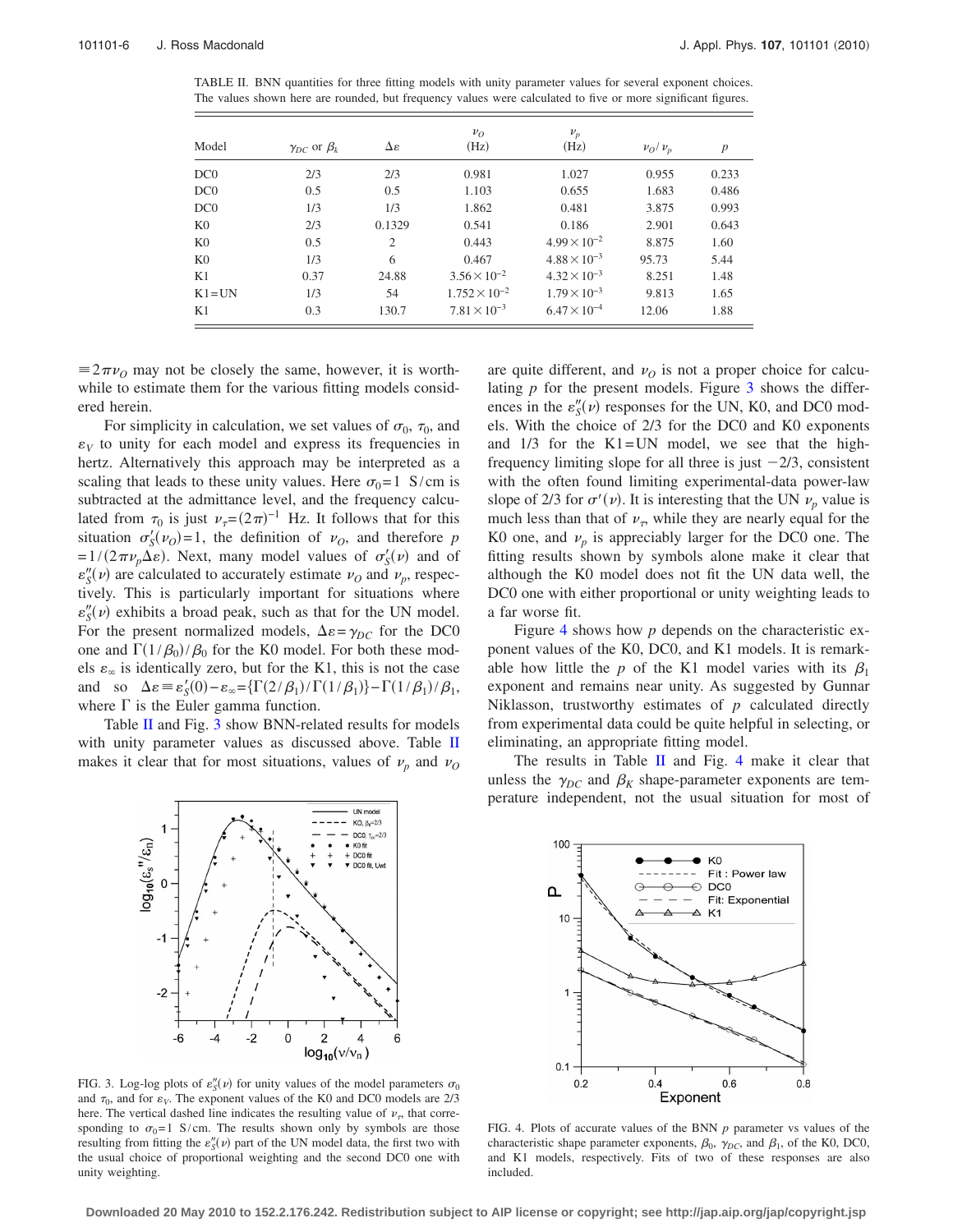them, *p* will not be and so will not be a constant, as required by its definition. The situation is different, however, for the  $\beta_1$ =1/3 UN model. Since it fits much data for which a single species of ion is mobile, its temperature-independent value of  $p=1.65$  is probably the most appropriate one. In hopping simulations,<sup>41</sup> *p* was found to fall in the range  $1.5 \pm 0.4$ , consistent with the UN value of 1.65.

Finally, consider the microscopic PNP model of a cell involving equal ionic mobilities, equal valence numbers, and full dissociation for a completely blocking situation [Refs. [19](#page-8-5)] and  $42$ , Eq.  $(1)$  $(1)$  $(1)$ ]. An important parameter of this model is  $M$ , the number of Debye lengths in a half-cell length, and it is found that the value of the BNN *p* parameter is unity for  $M \ge 100$ , is about 1.07 at  $M=10$ , and only reaches 1.20 at  $M=1$ . The epsilon-level complex plane plot of this model, for *M* as large or larger than 10, appears close to that of Debye response but involves a nonzero geometrical bulk capacitance, represented by  $\varepsilon_{D^\infty}$ , in the high-frequency limit and a standard double-layer low-frequency-limiting capacitance. Since the model is blocking, its dc conductivity is zero and its high frequency limit,  $\sigma'(\infty)$ , is the inverse of its  $\rho_{\infty}$ parameter, with no region of increase beyond the  $\sigma'(\infty)$  plateau. For fitting data the PNP model will therefore usually require the addition of a SCPE or other dispersive model. The PNP-response model is available in the LEVMW computer program, $\frac{11}{11}$  and its behavior and possible usefulness for fitting data from a variety of different materials is further discussed in pending work of the author.

#### **C. Time-temperature superposition**

Time-temperature superposition (TTS) is usually defined as temperature-independent behavior of a log-log plot of  $\sigma'(\omega)$  when individual data sets are suitably scaled. Further, in Ref. [5](#page-7-3) it is stated that TTS applies to "all single-ionconducting glasses and crystals with structural disorder." It should be noted, however, that TTS plots are almost invariably presented for limited-range  $\sigma'(\omega)$  data which show neither low-frequency electrode effects nor high-frequency slopes exceeding unity and for which  $\sigma'_{\text{max}} / \sigma_0$  rarely exceeds 2.[5](#page-7-3) decades (e.g., Fig. 5 of Ref.  $5$  for LiPO<sub>3</sub>). For the present 295 K LiPO<sub>3</sub> data, however, the results in Figs. [1](#page-1-1) and [2](#page-2-0) confirm that the maximum high-frequency slope exceeds unity, and it is likely that electrode polarization effects, more obvious at low frequencies for  $\sigma''(\omega)$  plots than for  $\sigma'(\omega)$ ones, as shown in Fig. [2,](#page-2-0) are indeed present for this material, as one would certainly expect for non-parent-ion electrodes.

In the section on TTS in Ref. [5,](#page-7-3) it is stated that for experimental data  $\sigma'(\omega) - \sigma_0$  becomes proportional to  $\omega$  in the low-frequency limit. In fact, it is proportional to  $\omega^2$ , in agreement with the results of Fig. [2.](#page-2-0) Such proportionality is indeed a feature of all reasonable fitting models, thus excluding those such as the UDR, ZC, and Havriliak–Negami ones.

Verification of TTS requires separate scaling of both  $\sigma'(\omega)$  and  $\omega$ <sup>[5](#page-7-3)[,29](#page-8-15)[,43](#page-8-29)</sup> Over the years several different scaling choices have been proposed and used, and Ref. [5](#page-7-3) includes a valuable discussion of open questions about TTS. In addition, Refs. [29](#page-8-15) and [43](#page-8-29) discuss scaling possibilities for other immittance levels than just  $\sigma'(\omega)$  and the more general and

powerful alternative to scaling provided by direct CNLS fitting of data at any immittance level by specific models. The conditions under which  $\sigma'(\omega)$  TTS behavior is demonstrated suggest that it is usually associated with a single dispersion process, since NCL and/or partial blocking electrode effects, when well represented by a series constant-phase element, as discussed below in Sec. IV D, are temperature dependent in ways that may not be well compensated by ordinary scaling approaches.

The above considerations suggest that one might expect TTS behavior for data well represented by a single dispersion model under appropriate conditions.<sup>43</sup> Such models usually involve just three free parameters: their dc conductivity,  $\sigma_0$ , a characteristic relaxation time,  $\tau_0$ , and a shape parameter. As discussed earlier herein, the shape parameters for the DC0, K0, and K1 models are  $\gamma_{DC}$ ,  $\beta_0$ , and  $\beta_1$ , respectively. If one of them depends appreciably on temperature, that model will not lead to TTS or to a temperature-independent value of the BNN *p*.

There are few if any temperature-dependent CNLS fitting results for the DC0 model, and also little available for the K0 model, one not even recognized by those who use the K1 but not the CK1 model. $33,35$  $33,35$  However, estimated composite-model fit values of  $\beta_0$  decrease with increasing temperature over the range of 464 K to 583 K for  $0.88ZrO<sub>2</sub> \cdot 0.12Y<sub>2</sub>O<sub>3</sub>$ , while those for  $\beta_1$  remain constant and close to  $1/3$ .<sup>44</sup> It therefore seems likely that of these three models the only one whose shape parameter does not depend appreciably on temperature is the specific K1 model where it is found that, for a large amount of data for materials with a single species of mobile ions,  $\beta_1 \cong 1/3$ , the UN one. Not only is  $\beta_1$  found to be temperature independent over an appreciable range, but it is also found to be independent of ionic concentration under constant stoichiometry conditions[.29,](#page-8-15)[44](#page-8-30)

For most thermally activated materials that involve Arrhenius behavior, the activation energies of  $T\sigma_0$  and  $\tau_0$  are found to be identical or very close to the same. When this is the case, if one scales  $\sigma(\omega)$  with  $T\sigma_0$  and uses  $\omega \tau_0$  in place of  $\omega$ , then for the three-parameter dispersive models listed above, the only remaining possible temperature dependence is that of the shape parameter. It thus follows that of the above appropriate models, the only one that may be expected to exhibit TTS is the UN one, one that leads to a value of the BNN *p* parameter close to values calculated from the data for a wide variety of materials.<sup>41</sup> Note that, as shown in the previous section, there are appreciable differences in the values of  $\nu_{\tau}$ ,  $\nu_{\theta}$ , and  $\nu_{p}$ , so scaling with the radial frequency corresponding to either of the last two, a common practice, is less appropriate than that involving  $\tau_0$ .

It is noteworthy that it has been shown that TTS and analyticity of the scaling function imply the BNN relation but not a specific value of  $p^{5,41}$  $p^{5,41}$  $p^{5,41}$  $p^{5,41}$ . Since the UN model is the only one of those considered here that leads to TTS behavior when its results are scaled and, as well, to a plausible value of *p*, it seems likely that all previously published scaled  $\sigma'(\omega)$  data that led to TTS might be well fitted by the UN model over an appreciable frequency range. Full complex fitting of the corresponding  $\sigma(\omega)$  data sets would require,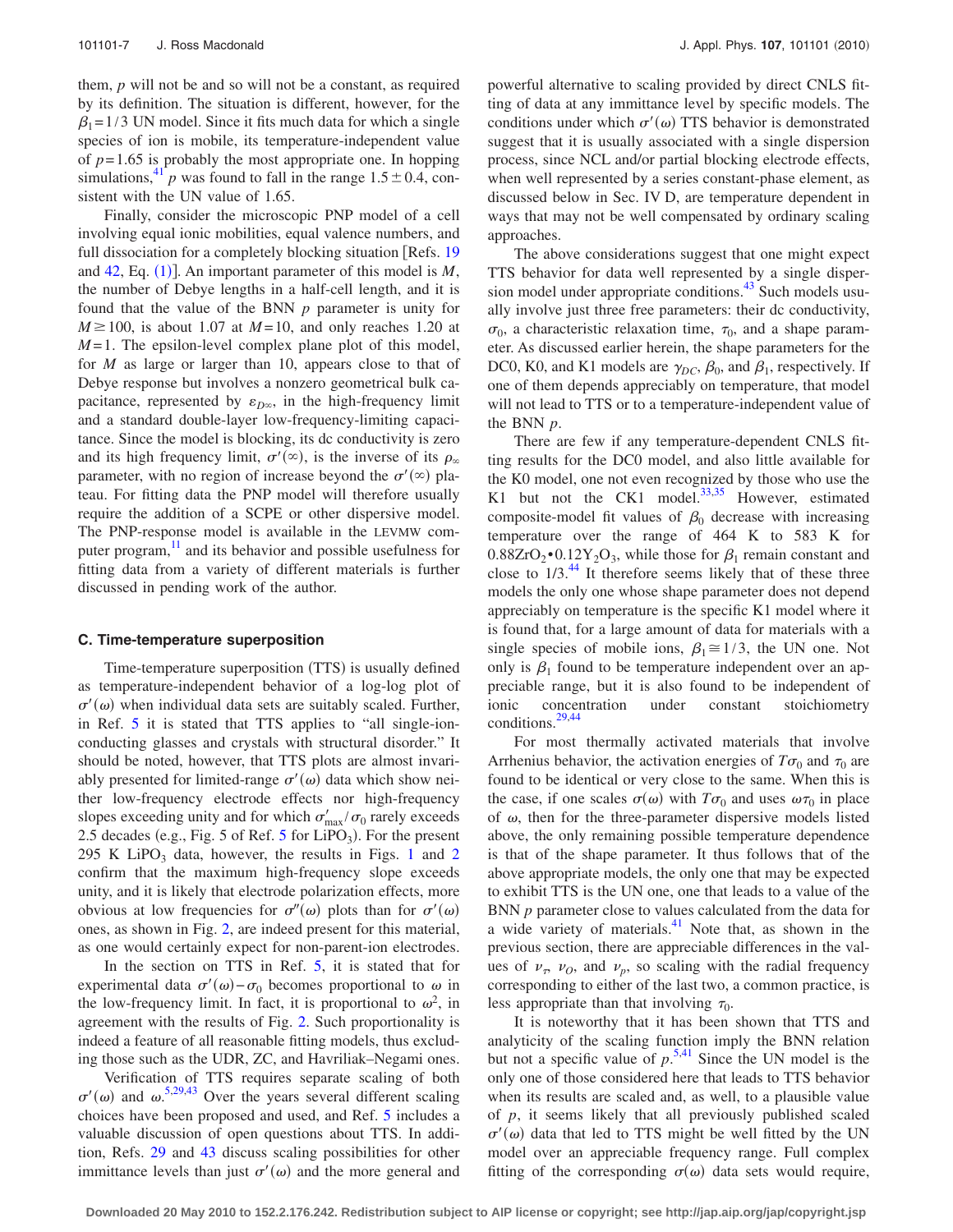however, a composite CUN or possibly even a CUNS model. Since accurate calculation of *p* requires a good fit of a known model in any case, it seems that such fitting obviates the need for calculating *p*. Finally, accurate CNLS fitting of an appropriate model yields estimates of all parameter values relevant to the dispersive processes present and thus yields a multidimensional description of it, far more useful and general than a one-dimensional test of the applicability of TTS.

## **D. NCL behavior**

NCL often appears in  $\varepsilon''(v)$  conductive-system data at high frequencies and/or low temperatures and is usually characterized by a near-zero slope of  $\varepsilon''(\nu)$  and a corresponding  $\sigma'(\nu)$  slope near unity over an appreciable frequency range. This range is bounded by conductive-system dispersion on the lower side until it becomes of negligible influence at low temperatures in the available frequency range, and by the eventual approach of  $\sigma'(v)$  to a constant plateau region at very high frequencies.<sup>4,[17](#page-8-3)</sup> In Ref. [5,](#page-7-3) NCL is identified as a regime where the slope of  $\sigma'(v)$ , there denoted by *n*, satisfies  $n \approx 1$ , and the question is asked whether *n* can be slightly less than 1, equal to 1, or slightly greater. The equality condition for a nonzero frequency span was shown in Refs [4,](#page-7-2) [14,](#page-8-0) and [45](#page-8-31) to be inapplicable. Further, as we have seen, the  $\sigma'(\nu)$  slope may appreciably exceed unity at high frequencies. Therefore, NCL should be defined as a frequency region of nonzero length where the  $\varepsilon''(\nu)$  slope is close to zero but one without an actual value of 0.

Reference [5](#page-7-3) includes a valuable discussion of several possible physical processes whose presence might explain NCL. Of particular interest is the suggestion of relaxation of a system over an energy barrier involving an asymmetric double-well potential. Another possibility is the vibration at high frequencies of ions fully or partly trapped in a slightly leaky potential-barrier cage, a process usually considered distinct from vibrational behavior associated with the bulk dielectric constant  $\varepsilon_{D\infty}$ , and the plateau resistivity possibly appearing at even higher frequencies.<sup>4[,17](#page-8-3)</sup>

A perennial question, raised but not settled in Ref. [5,](#page-7-3) is the degree to which hopping ions may contribute to NCL. Since  $1994$ ,  $45$  much work has been devoted to exploring this possibility. In the 1994 paper, a parallel combination of a conductive-system dispersive model and a dielectric dispersion one was discussed, and it was also shown that using just an approximate effective-medium, random-barrier conductive-system model, the BDM, led to all the usual features of experimental  $\sigma'(v)$  data over a 15 decade frequency window. In particular, at high temperatures dc response was followed by a dispersive region whose slope approached unity at high frequencies, and at sufficiently low temperatures it reduced to just a line of nearly unity slope over the whole frequency span.

Later, further work was devoted to comparing the appropriateness of the inclusion of a NCL constant-phase element in either parallel or series with a conductive-system disper-sive model, such as the K1.<sup>13,[14,](#page-8-0)[43](#page-8-29)[,46,](#page-8-32)[47](#page-8-33)</sup> Particularly interesting was the result that a CUNS model could lead to a  $\varepsilon''(v)$  slope of  $-0.02$  to  $+0.02$  over an range of six decades, <sup>16</sup> and an

effective-medium model involving  $\varepsilon_{D^\infty}$  and a parallel CPE led to nearly zero  $\varepsilon''(\nu)$  slope over 12 decades.<sup>47</sup> Of course, other processes will dominate to reduce these extreme ranges to the smaller ones that are actually observed.

The inclusion of a series CPE, as in the CK1S and CUNS models, is of especial importance because the SCPE element is usually added to a model to represent all or part of its low-frequency electrode polarization. But it was shown in Refs. [13](#page-7-11) and [14](#page-8-0) that such addition could lead as well to high-frequency effects, including NCL ones (see the present Sec. III A). To the degree that good fitting of experimental data for both regions is found, as well as that for the ordinary conductive-system dispersion region between them, it seems clear, but surprising, that both responses must involve the same mobile charges, modeled by the series CPE but likely involving different kinds of motion at low and high frequencies.

A particularly instructive example is that of the fitting results for very-wide-frequency-range data of supercooled liquid  $0.4Ca(NO_3)_2 \cdot 0.6KNO_3$  $0.4Ca(NO_3)_2 \cdot 0.6KNO_3$  $0.4Ca(NO_3)_2 \cdot 0.6KNO_3$  (CKN) at 342 K and 361 K.<sup>4</sup> A composite model involving CK1S elements fitted the data well, including both electrode polarization and NCL regions. Further, the estimated value of  $\gamma_{DC}$  increased toward unity as the temperature decreased. The smaller temperature dependence of the SCPE elements as compared to those of the K1 implies that, as the temperature is lowered under constantstructure conditions, the K1 dispersion will become negligible in the available frequency window, and only the SCPE response will remain and will approach a limiting NCL  $\sigma'(\nu)$ slope of unity. Mobile-charge explanations of NCL, such as those discussed here, have been little considered by others but evidently deserve further attention to further elucidate this kind of response.

#### **ACKNOWLEDGMENTS**

It is a pleasure to thank Professor Gunnar Niklasson for his many valuable comments and suggestions for improving an early version of this work.

- <span id="page-7-0"></span><sup>1</sup>J. R. Macdonald, [J. Phys. Chem. B](http://dx.doi.org/10.1021/jp805535w) 112, 13684 (2008).
- <sup>2</sup>J. R. Macdonald, [Braz. J. Phys.](http://dx.doi.org/10.1590/S0103-97331999000200014) **29**, 332 (1999).<br><sup>3</sup>J. P. Macdonald, Solid State Jonies 122, 70 (20)
- <span id="page-7-1"></span><sup>3</sup>J. R. Macdonald, [Solid State Ionics](http://dx.doi.org/10.1016/S0167-2738(00)00737-2) **133**, 79 (2000).<br><sup>4</sup>J. P. Macdonald, J. Phys. Cham. P. **113**, 0175 (2000).
- <span id="page-7-2"></span><sup>4</sup>J. R. Macdonald, [J. Phys. Chem. B](http://dx.doi.org/10.1021/jp9026095) 113, 9175 (2009).
- <span id="page-7-3"></span><sup>5</sup>J. C. Dyre, P. Maass, B. Roling, and D. L. Sidebottom, [Rep. Prog. Phys.](http://dx.doi.org/10.1088/0034-4885/72/4/046501) **72**, 046501 (2009).
- <span id="page-7-4"></span><sup>6</sup>A. K. Jonscher, Nature ([London](http://dx.doi.org/10.1038/267673a0)) **267**, 673 (1977).
- <span id="page-7-5"></span>D. P. Almond, G. K. Duncan, and A. R. West, [Solid State Ionics](http://dx.doi.org/10.1016/0167-2738(83)90079-6) **8**, 159  $^{(1983)}_{8}$ .
- <span id="page-7-6"></span> ${}^{8}D.$  P. Almond and A. R. West, [Solid State Ionics](http://dx.doi.org/10.1016/0167-2738(83)90063-2) 11, 57 (1983).
- <span id="page-7-7"></span>D. Ravaine and J.-L. Souquet, CR Acad. Sci. (Paris) 277C, 489 (1973); see also the comprehensive review by E. T. McAdams and J. Jossinet, [Physiol. Meas.](http://dx.doi.org/10.1088/0967-3334/16/3A/001) 16, A1 (1995) of relevant earlier work in this area going back to at least 1897.
- <sup>10</sup>K. S. Cole and R. H. Cole, [J. Chem. Phys.](http://dx.doi.org/10.1063/1.1750906) 9, 341 (1941).
- <span id="page-7-9"></span><span id="page-7-8"></span><sup>10</sup>K. S. Cole and R. H. Cole, J. Chem. Phys. 9, 341 (1941).<br><sup>11</sup>J. R. Macdonald and L. D. Potter, Jr., [Solid State Ion.](http://dx.doi.org/10.1016/0167-2738(87)90068-3) **24**, 61 (1987); J. R. Macdonald, [J. Comput. Phys.](http://dx.doi.org/10.1006/jcph.1999.6378) 157, 280 (2000) (The newest WINDOWS version, LEVMW, of the comprehensive LEVM fitting and inversion program may be downloaded at no cost by accessing http:// jrossmacdonald.com. It includes an extensive manual and executable and full source code. More information about LEVM is provided at this internet address. All of the Macdonald papers cited herein are also available in PDF format for downloading from this address.).
- <span id="page-7-10"></span><sup>12</sup>J. R. Macdonald, [J. Phys.: Condens. Matter](http://dx.doi.org/10.1088/0953-8984/17/27/012) 17, 4369 (2005).
- <span id="page-7-11"></span><sup>12</sup>J. R. Macdonald, J. Phys.: Condens. Matter 17, 4369 (2005).<br><sup>13</sup>J. R. Macdonald, [J. Non-Cryst. Solids](http://dx.doi.org/10.1016/S0022-3093(02)01545-4) **307–310**, 913 (2002).
- **Downloaded 20 May 2010 to 152.2.176.242. Redistribution subject to AIP license or copyright; see http://jap.aip.org/jap/copyright.jsp**